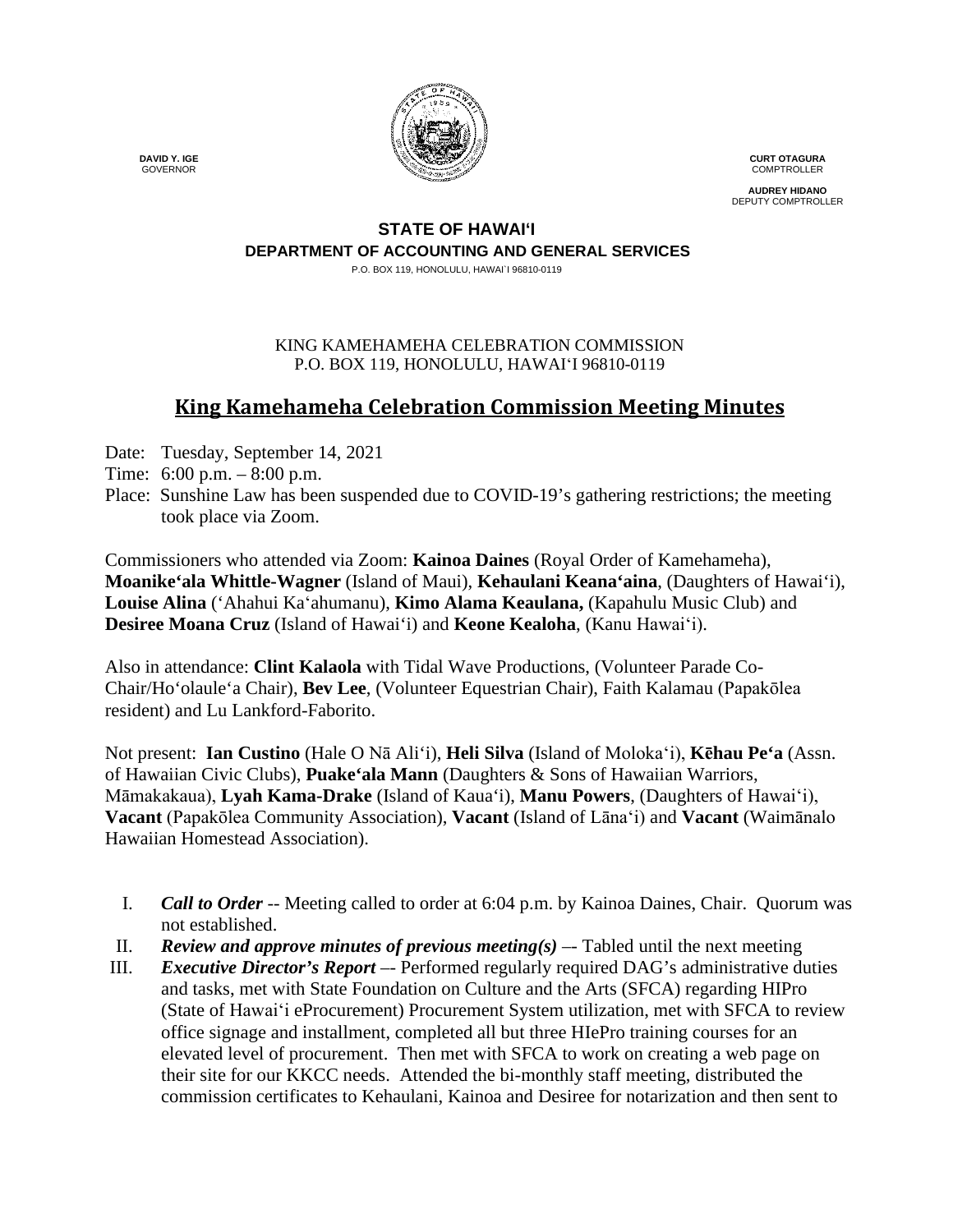Sharon Ibara. Worked on scheduling Oʻahu statue cleaning and the surrounding grounds. Also met with the KKCC retention committee.

## *IV. KKCC Business*

- *a. Executive Committee Report –-* Nothing to report.
- *b. Financial Update* (Keone Kealoha, Kanu Hawaiʻi) –- Received a check for \$10,000 from Kamehameha Schools. Payment was made for photographer and newspaper, advertising a remaining total balance of \$4,876.
	- *i. Fundraising Committee* (Ian Custino) -– Nothing to report.

### *V.* **Commissioner reports/updates non-island specific representatives**

- a. Royal Order of Kamehameha (Kainoa Daines) –- Still meeting via Zoom.
- b. 'Ahahui Ka'ahumanu (Louise Alina) –- Their general meetings have been paused for now. Louise confirmed that they did receive their check from the Kala Foundation and thanked them. Please note that lei day will be coming up in May 2022 and they will be raising awareness to everyone, especially to those in the age category of 46 – 60 years old to apply for Lei King or Lei Queen; applications are due in January 2022.
- c. Hale O Nā Ali'i (Ian Custino) Nothing to report.
- d. Daughters & Sons of Hawaiian Warriors, Māmakakaua (Puake'ala Mann) –- Nothing to report.
- e. Daughters of Hawai'i (Kehaulani Keana'aina) –- They have cancelled the day at Queen Emma Summer Palace and are doing support boxes instead. They are sourcing local vendors to participate with different levels of boxes. Please forward information on vendors for the gift shop and the boxes.
- f. Association of Hawaiian Civic Clubs (Kēhau Peʻa) –- Nothing to report
- g. Kamehameha Schools Alumni Association (Vacant) –- Nothing to report.
- h. Kapahulu Music Club (Kimo Alama Keaulana) –- Just in case there will be a parade in 2022, he is planning to hold a pāʻū draping workshop.
- i. Waimānalo Hawaiian Homestead Association (Vacant) –- Nothing to report.
- j. Papakōlea Community Association (Vacant) –- Nothing to report.
- VI. *Hawaiʻi Island Report* (Desiree Moana Cruz) –- Everything is on hold and she'll wait to see what activities can happen.
- VII. *Maui Report* (Moanikeʻala Whittle-Wagner) –- They will be holding their first pāʻū meeting this Thursday via Zoom. They are currently scheduling for a live 2022 parade and will soon decide if it will be live or virtual.
- VIII. *Kauaʻi Report (*Lyah Kama-Drake*) –-* Nothing to report.
- IX. *Molokaʻi Report* (Heli Silva) –- Nothing to report.
- X. *Lānaʻi Report* (Vacant) Nothing to report.
- XI. *O'ahu Report* (Kainoa Daines) –- Nothing to report.
- XII. *Commission Reports*
	- a. *Legislative* (Manu Powers) –- Nothing to report.
	- b. **Statuary** (Desiree Moana Cruz) –- Amy will secure a schedule from SFCA for the cleaning and maintenance of all statues on each island. Kainoa has suggested a fee for statue visitation by commercial companies. Desiree will follow up with KSAA to maintain the Hilo Lei Draping Ceremony. We plan to meet with Micah Alameda with KSAA Hilo to discuss the transition.
	- c. *Retention* (Kēhau Pe'a & Kehaulani Keanaʻaina) –-On behalf of the Retention committee, Kehaulani reported that currently we have four vacant seats (Lānaʻi, Kamehameha Schools Alumni, Waimānalo and Papakōlea) at present and are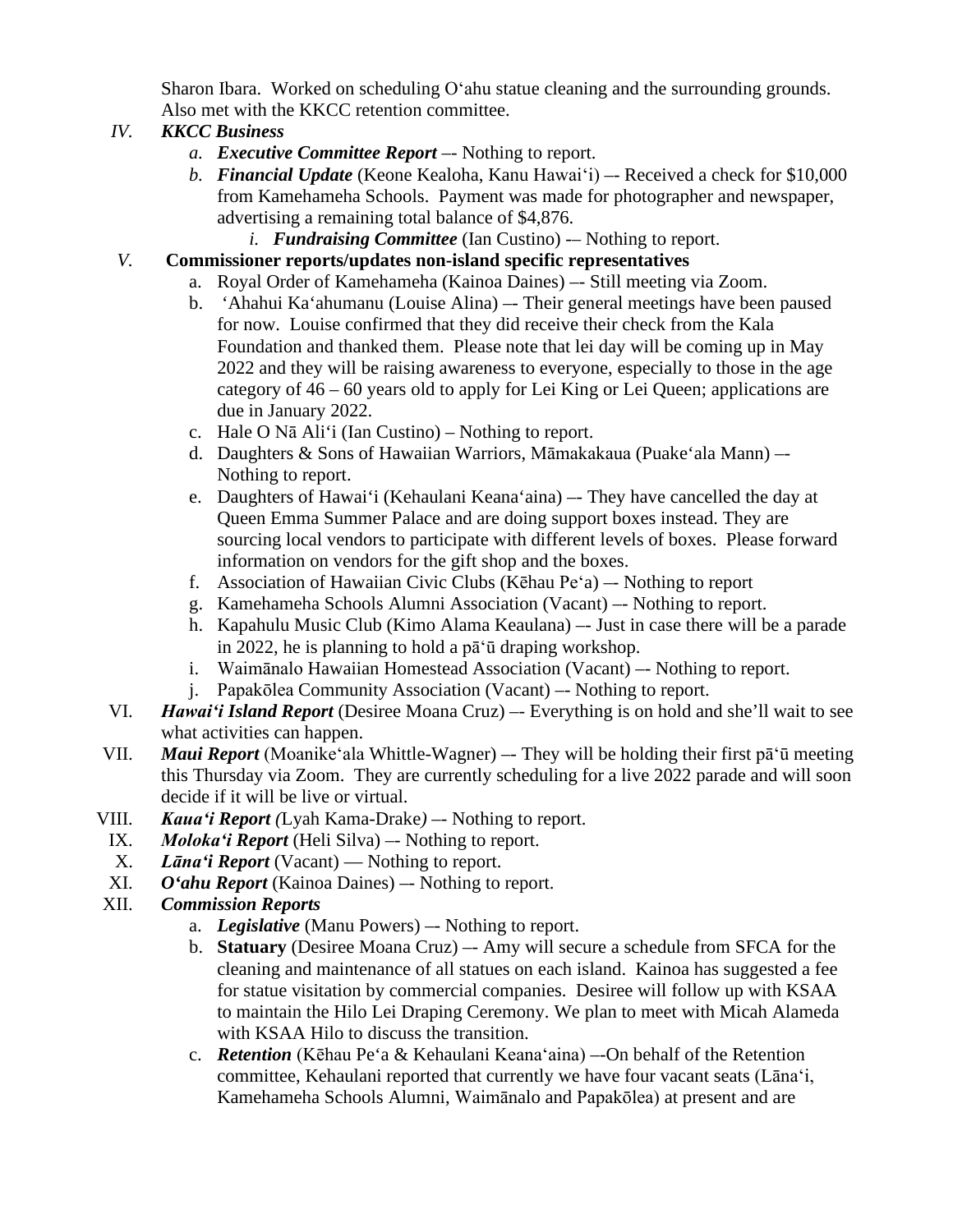actively pursuing to fill those positions by the end of the year. Kehaulani noted that the Papakōlea Community Association (PCA) paid the Department of Commerce & Consumer Affairs' (DCCA) fee and will notify Sharon Ibara with the Boards and Commissions that Lilia Kapuniʻai is qualified to fill the commission seat; It was also noted that Denise Kaʻaʻa still needs to submit her application and other related documentation to officially represent Waimānalo Hawaiian Homestead Association. Kehaulani thanked Lu Lankford-Faborito for providing contacts for the Lānaʻi seats and she noted that we now have two prospective Lānaʻi Candidates: Nani Zablan and Saul Kauhihikolo, Jr. Also, she spoke with KSAA and had a good conversation regarding the position. She confirmed that Kawika Trask will be able to attend the meetings.

Kehaulani also reminded everyone to forward their updated contact information to Amy. She thanked everyone who already updated their contact info: Kainoa, Louise, Ian, Puakeʻala, Kehaulani, Kimo, Kēhau, Desiree, Lyah, Moani, Heli, Bev, Clint, Manu and Keone. In the past, Amy snail mailed something to all of the commissioners, thus needing a home address. The commissioners are not bound to share their home address with the committee, however, it's an example of why it is helpful to include a home address in their KKCC contact information. Also, the committee doesn't want several email addresses and phone numbers; only their priority email address, phone number, and address.

The idea of proposing a change in the Boards and Commissions' rules to the legislation has been tabled.

Reminder: upcoming end of terms for June 2022: Ian (Hale O Nā Aliʻi) and Lyah (Kauaʻi Island). Both will need to reapply with letter of intent, resume, and only Ian needs a letter of recommendation from his organization; next end of terms for June 2023: Puakeʻala (Māmakakaua), Kimo (Kapahulu Music Club) and Moanikeʻala (Maui Island).

The committee is currently creating an orientation packet for newly installed commissioners. Kainoa is in the process of updating the Roles and Responsibilities to also include in the packet. If the island commissioners would like to submit something specific to their island, please forward that information to Kainoa. Kainoa also noted that every commission seat should have kuleana within the commission and be aware of what their organization brings to the King Kamehameha Celebration Commission. We are hopeful to make some additional adjustments to the Roles and Responsibilities and distribute for comment. This will be a working document that is subject to evolve. A long- term goal will be for all commissioners to learn an oli in honor of Kamehameha ʻEkahi in order to provide a minimal protocol altogether.

- d. **State Archives** (Kimo Alama Keaulana) –- Nothing to report.
- e. **Oʻahu Parade, Hoʻolauleʻa and Pāʻū Units** (Clint Kalaola, Oʻahu Parade Co-Chair and Beverly Lee, Equestrian Chair) **--** Clint advised they are working on something for Hoʻolauleʻa but nothing is finalized. Kainoa Daines, Oʻahu Parade Co-Chair, reported that a virtual parade for 2022 may be considered and are investigating options. Postponing the  $150<sup>th</sup>$  celebration to the following year is an option, but it's leaning more toward being held in 2022 rather than in 2023. The Parade committee